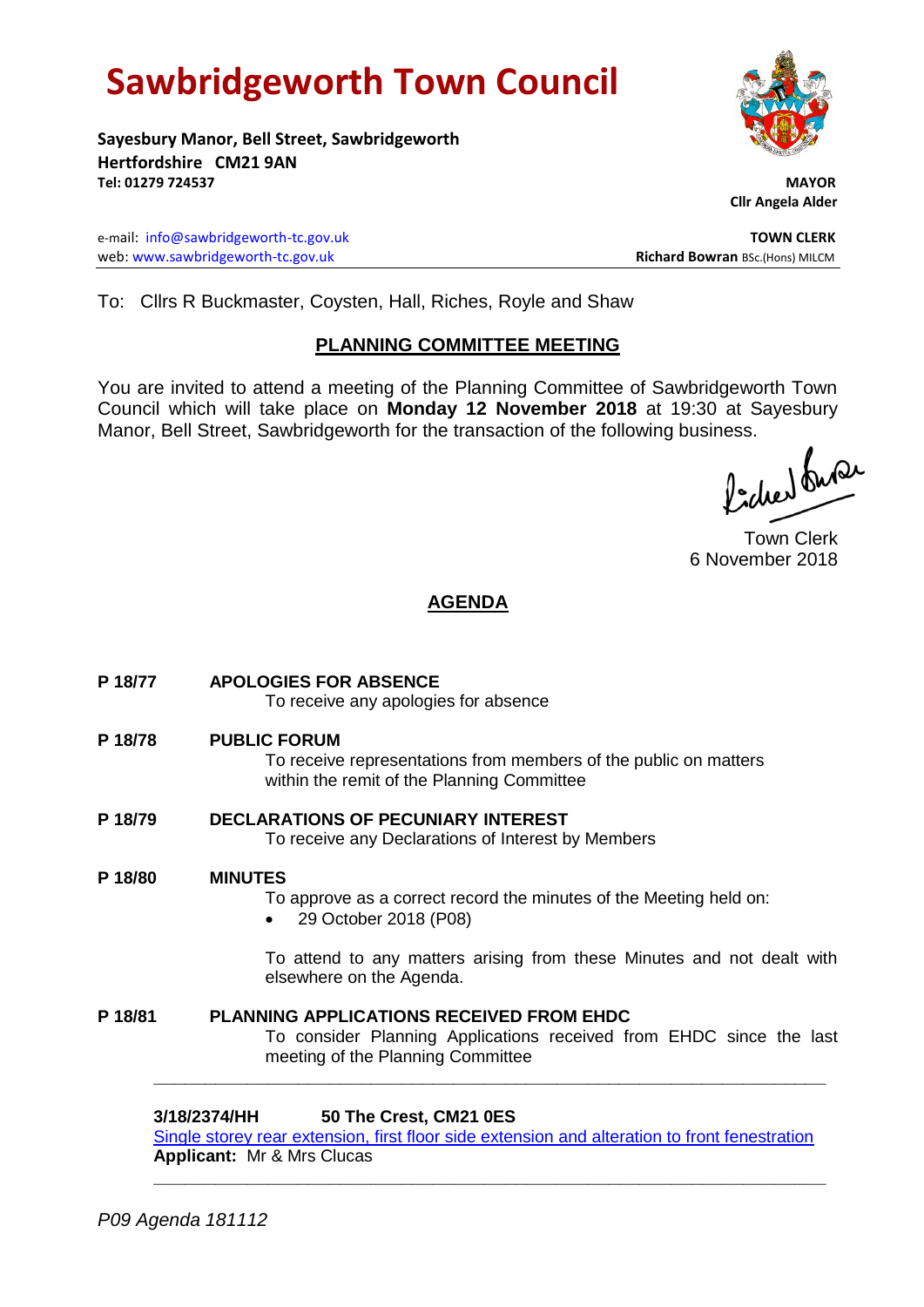## **3/18/2404/HH 27 Cambridge Road, CM21 9JP**

[Removal of lean-to structure with erection of ground and first floor rear extension](https://publicaccess.eastherts.gov.uk/online-applications/applicationDetails.do?activeTab=documents&keyVal=PHGE9NGLGMN00)  **Applicant:** Mr C Hammond

**\_\_\_\_\_\_\_\_\_\_\_\_\_\_\_\_\_\_\_\_\_\_\_\_\_\_\_\_\_\_\_\_\_\_\_\_\_\_\_\_\_\_\_\_\_\_\_\_\_\_\_\_\_\_\_\_\_\_\_\_\_\_\_\_\_**

**\_\_\_\_\_\_\_\_\_\_\_\_\_\_\_\_\_\_\_\_\_\_\_\_\_\_\_\_\_\_\_\_\_\_\_\_\_\_\_\_\_\_\_\_\_\_\_\_\_\_\_\_\_\_\_\_\_\_\_\_\_\_\_\_\_**

**\_\_\_\_\_\_\_\_\_\_\_\_\_\_\_\_\_\_\_\_\_\_\_\_\_\_\_\_\_\_\_\_\_\_\_\_\_\_\_\_\_\_\_\_\_\_\_\_\_\_\_\_\_\_\_\_\_\_\_\_\_\_\_\_\_**

**\_\_\_\_\_\_\_\_\_\_\_\_\_\_\_\_\_\_\_\_\_\_\_\_\_\_\_\_\_\_\_\_\_\_\_\_\_\_\_\_\_\_\_\_\_\_\_\_\_\_\_\_\_\_\_\_\_\_\_\_\_\_\_\_\_**

**\_\_\_\_\_\_\_\_\_\_\_\_\_\_\_\_\_\_\_\_\_\_\_\_\_\_\_\_\_\_\_\_\_\_\_\_\_\_\_\_\_\_\_\_\_\_\_\_\_\_\_\_\_\_\_\_\_\_\_\_\_\_\_\_\_**

#### **3/18/2426/HH 16 Sayesbury Road, CM21 0EB**

[Single storey rear extension and alterations to rear fenestration](https://publicaccess.eastherts.gov.uk/online-applications/applicationDetails.do?activeTab=documents&keyVal=PHKER1GLGNZ00)  **Applicant:** Mrs M Shipman

**P 18/82 LATE PLANNING APPLICATIONS** To deal with Planning Applications received from EHDC following the Publication of this Agenda and received before 9 November 2018

**P 18/83 PLANNING DECISIONS MADE BY EHDC** To receive Planning Decisions from EHDC

#### **3/18/1907/CUAPN Tednambury Farm, Spellbrook, CM23 4BD**

Change of use from agricultural to a flexible use under B1/B8 office/storage use **Applicant:** Mr D Tinney *STC Comment:* No objection *EHDC Decision:* Prior approval is required and granted

#### **3/18/1943/HH New House, Pishiobury Drive, CM21 0AF**

Erection of single storey side extension **Applicant:** Mr Wadia **STC Comment:** No objection *EHDC Decision:* Application withdrawn by Applicant/Agent

#### **3/18/2030/PNHH 11 Bell Mead, CM21 9ES**

Single storey rear extension: Depth 6.0 metres, Maximum height 3.0 metres, Eaves height 3.0 metres **Applicant:** Mr S Barratt **STC Comment:** No objection *EHDC Decision:* Prior approval is not required

**\_\_\_\_\_\_\_\_\_\_\_\_\_\_\_\_\_\_\_\_\_\_\_\_\_\_\_\_\_\_\_\_\_\_\_\_\_\_\_\_\_\_\_\_\_\_\_\_\_\_\_\_\_\_\_\_\_\_\_\_\_\_\_\_\_\_**

**\_\_\_\_\_\_\_\_\_\_\_\_\_\_\_\_\_\_\_\_\_\_\_\_\_\_\_\_\_\_\_\_\_\_\_\_\_\_\_\_\_\_\_\_\_\_\_\_\_\_\_\_\_\_\_\_\_\_\_\_\_\_\_\_\_**

### **3/18/2034/HH 2 Northfield Road, CM21 9DR**

Two storey side and rear extensions with part first floor side and rear extension **Applicant:** S Cheney

#### **STC Comment:** No objection

*EHDC Decision:* Refused. "The proposal would result in overdevelopment of the site by virtue of its, cramped layout, and poor design. The height and massing of the proposed development would not relate well to the adjacent dwellings and would be unduly prominent in the street scene. It would therefore be out of keeping with the established pattern, character, density and grain of existing development in the surrounding area and would thereby be contrary to Policies DES4 and HOU11 of the East Herts District Plan 2018"

**\_\_\_\_\_\_\_\_\_\_\_\_\_\_\_\_\_\_\_\_\_\_\_\_\_\_\_\_\_\_\_\_\_\_\_\_\_\_\_\_\_\_\_\_\_\_\_\_\_\_\_\_\_\_\_\_\_\_\_\_\_\_\_\_\_**